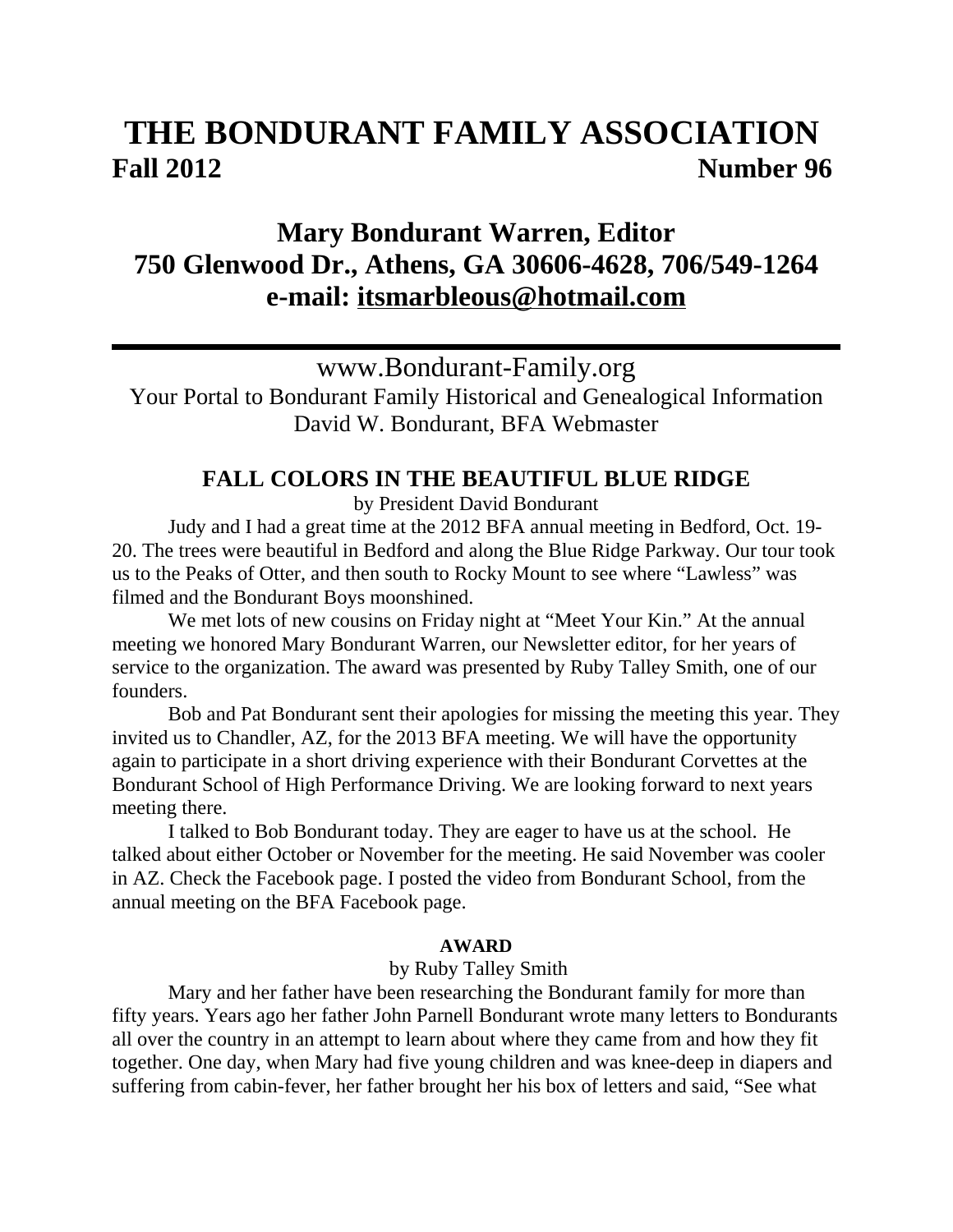you can do with these." That was the beginning.

Now look what we have done under Mary's guidance. Mary has been the one to push for yearly meetings which have kept us close as a family. She is the one who publishes the newsletter that keeps one informed. She was the one who led us to France to see the places our ancestors lived. Mary has been the glue that has held the BFA together all these years.

We are all proud of Mary's many accomplishments. Not just her work in keeping BFA together, but in the many books she has published, and her contributions to the field of genealogy in general. On top of all this, she is a wonderful, generous person. Thank you, Mary!

#### **ANNUAL MEETING MINUTES**

By Marcelle Hoffman, Secretary

**Friday, October 19, 2012:** Bedford, VA, was the site of the  $26<sup>th</sup>$  BFA meeting held at the Welcome Center. A count of 50 members arrived for the "Meet Your Kin" opening event at 7:30 p.m. There at the Welcome Center were displayed family photos, posters, and past history of our association. Some of the various displays were pictures of our ancestral homes and area of our family in France, photos of grandparents, and an interesting scrap book of post cards written by a Bondurant member in the 1800s.

After an hour of socializing, David and Judy Bondurant, Co-Presidents of the Association, welcomed everyone to Bedford and made an announcement concerning the weekend's schedule of events.

There were introductions made throughout the family. It was interesting to note how many family family mamers came from so far, and how many family members were here from the area.

**Saturday, October 20, 2012**: There was a complimentary breakfast at the hotel. We held the Saturday meeting at the Bedford Welcome Center.

At 10 a.m. David Bondurant welcomed all. He introduced himself and wife Judy, our Co-Presidents. Amy Sanders, Treasurer, and Marcelle Hoffman, Secretary, were also introduced. Members then introduced themselves, stated where they were from, and some even spoke on their current family events.

Jack and Gretchen Bondurant spoke on their recent exposure to Hollywood for the premier of the movie "Lawless," about Jack's father.

President David, using a PowerPoint presentation, spoke of the BFA website and its maintenance. Minutes were read by Marcell Hoffman, and approved.

Amy Sanders read the Treasurer's report, and copies were passed out to the attendees. It was read and approved. She noted that we had dropped membership again this year with only 109 members. Discussion on how to increase membership followed. It was suggested that members receive the newsletter by e-mail to cut the ever-increasing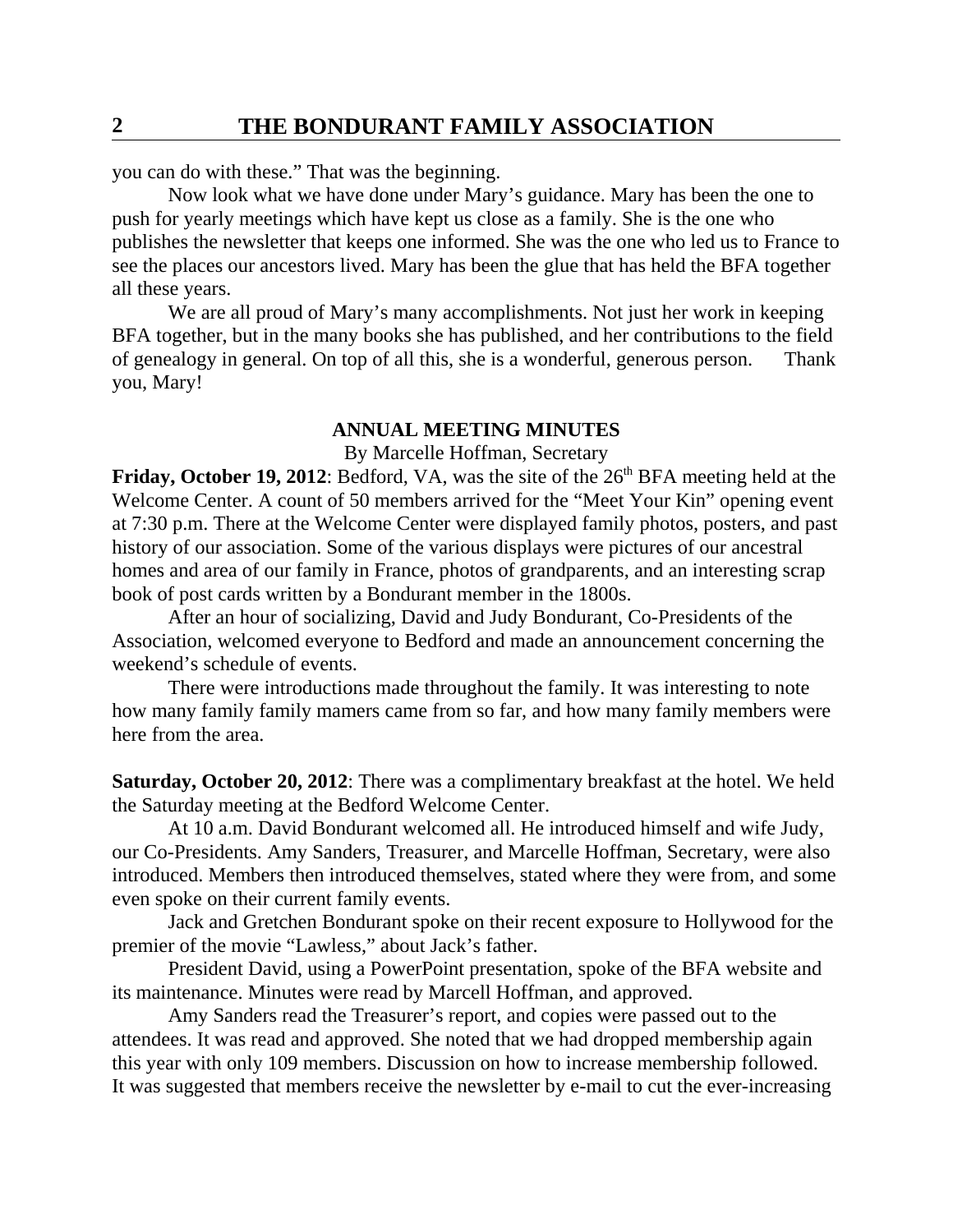mailing expense. If the newsletters were sent by e-mail, member can print them at their leisure. David suggested giving children gifts of membership. Darla Marks brought up the thought that she likes to read the actual paper, and she would erase the letter by e-mail.

Ed Bondurant suggested that Facebook BFA friends join and suggested that we obtain names through the Internet. He also suggested signing up with PayPal for our renewals. Objections to PayPal accounting were met because of the cost.

Jack Bondurant said his son Matt, author of the book from which the screenplay "Lawless" was taken, had received dozens of inquiries on the family after the movie was out. Matt forwards them to Jack, who has responded to many of these letters.

Ruby T. Smith stood and awarded Mary Bondurant Warren for her continued contribution to our society. There is more than 50 years of Bondurant research, and 26 years in the Association, and we are very proud of the work that she has accomplished in making our Association run. She has been the driving force to the success of the yearly meetings, and printing of our family history. Marcell Hoffman spoke in appreciation, and presented Mary with a gift certificate.

Ruby then spoke of the lengthy court case in Bedford of Alvin Saunders vs C.R. Bondurant. Saunders charged Bondurant with buying a horse cheap while Saunders was intoxicated; Bondurant charged that Saunders didn't own the horse in question. After more than 100 pages of testimony, the charge was dismissed!

New Business: After the Treasurer's report was approved, Shalon Bondurant Jarrell said that she lives in Powhatan, just two miles from Jean Pierre's marker. She and her family are willing to donate their time to keep up the grave site, since the previous cleaner has moved.

2013 Meeting Site was suggested after a short presentation by Bob Bondurant welcoming us to his driving school in Arizona. Everyone voted to accept his invitation. David also suggested that a back-up meeting site be chosen, Colorado Springs, which he and Judy would host if we failed to go to AZ.

Darla Marks suggested we pass around a list for those interested in taking a trip to France in 2013. Bonnie Dudley Dodson spoke about her recent visit to France and Genolhac, and suggested that it would be a good idea to go as a group. She shared her photos from the trip.

Mary Bondurant Warren presented a PowerPoint showing of the Bondurant's history from 12<sup>th</sup> Century France, to Genolhac, to Jean Pierre's arrival in America. She also touched on the five Bondurant children and their movements. Bondurants who lived in Bedford Co. were also mentioned, and some photos shown. Then maps and information on how to make an auto tour to sites in the area were distributed.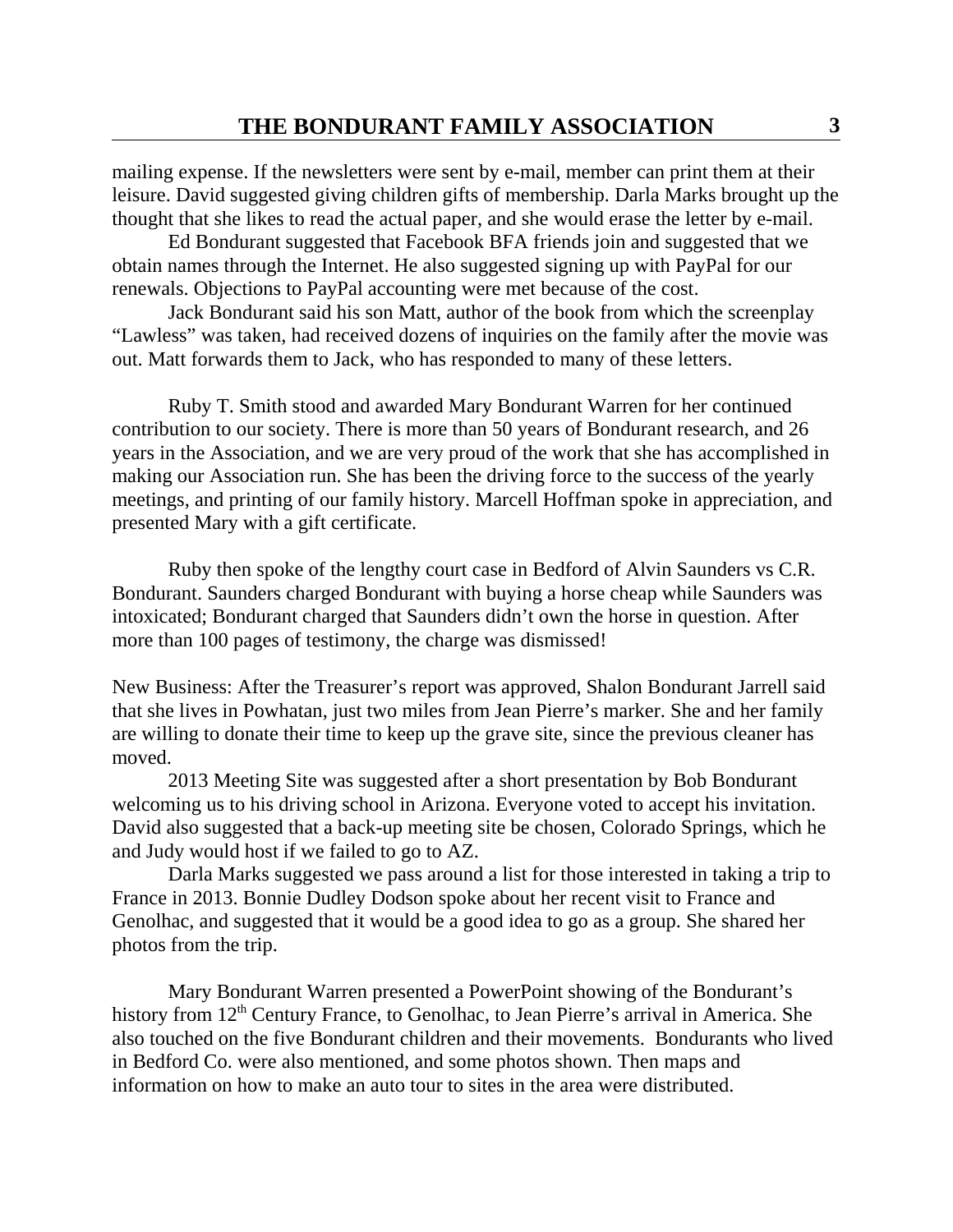David dismissed the group at 11:30 to gather for lunch at The Liberty Station. All posters, photos, and memorabilia had to be removed, for we were leaving the Welcome Center.

We gathered on the Welcome Center terrace for a group photograph, then adjourned the meeting until 2013!

#### **TREASURER'S REPORT**

By Amy Sanders, Treasurer

#### **Membership**

| Active Members (Paid in 2012 dues to Sept. 30, 2012) | 109 |
|------------------------------------------------------|-----|
| Members reported at Last Meeting (2011)              | 126 |
| New Members in 2012                                  | 10  |

Renewal envelopes were sent with the final issue of 2011 to remind folks to renew their memberships. Renewal envelopes were sent out again in late Sept. 2012 for all those who had not yet renewed for 2011 or 2012; response to these envelopes has been good, with several changes of address received as well as payments for dues.

#### **Financial**

| Balance of BFA funds on Sept. 30, 2011            |              |  | \$2,113.81 |
|---------------------------------------------------|--------------|--|------------|
| Funds collected from dues, back issues, gifts     | \$2,165.00   |  |            |
| Expense for editing, printing, mailing newsletter | \$2,465.40   |  |            |
| Expense for BFA website                           | 118.35       |  |            |
| Treasurer's expenses                              | 45.00<br>\$. |  |            |
| Expense for 2011 Meeting Meal (members prepaid)   | (\$351.00)   |  |            |
| Balance of funds as of Sept. 30, 2012             |              |  | \$1,650.06 |

The above funds are maintained at First American Bank & Trust, Athens, GA.

#### **Comments**

Our 2011 meeting expenses were as follows: Room \$140 (prepaid and reported in 2011 expenses), banquet at Moose Café was collected and paid by diners at time of meal \$351.)

Our current meeting room was reserved with the anticipated cost of \$400 at the Bedford Welcome Center, to be paid at the time of the meeting. All meals and tour will be at the participants' expense. Any donations by attendees to cover the meeting room charge will be appreciated.

Amy Warren Sanders, Treasurer, 14 October 2012.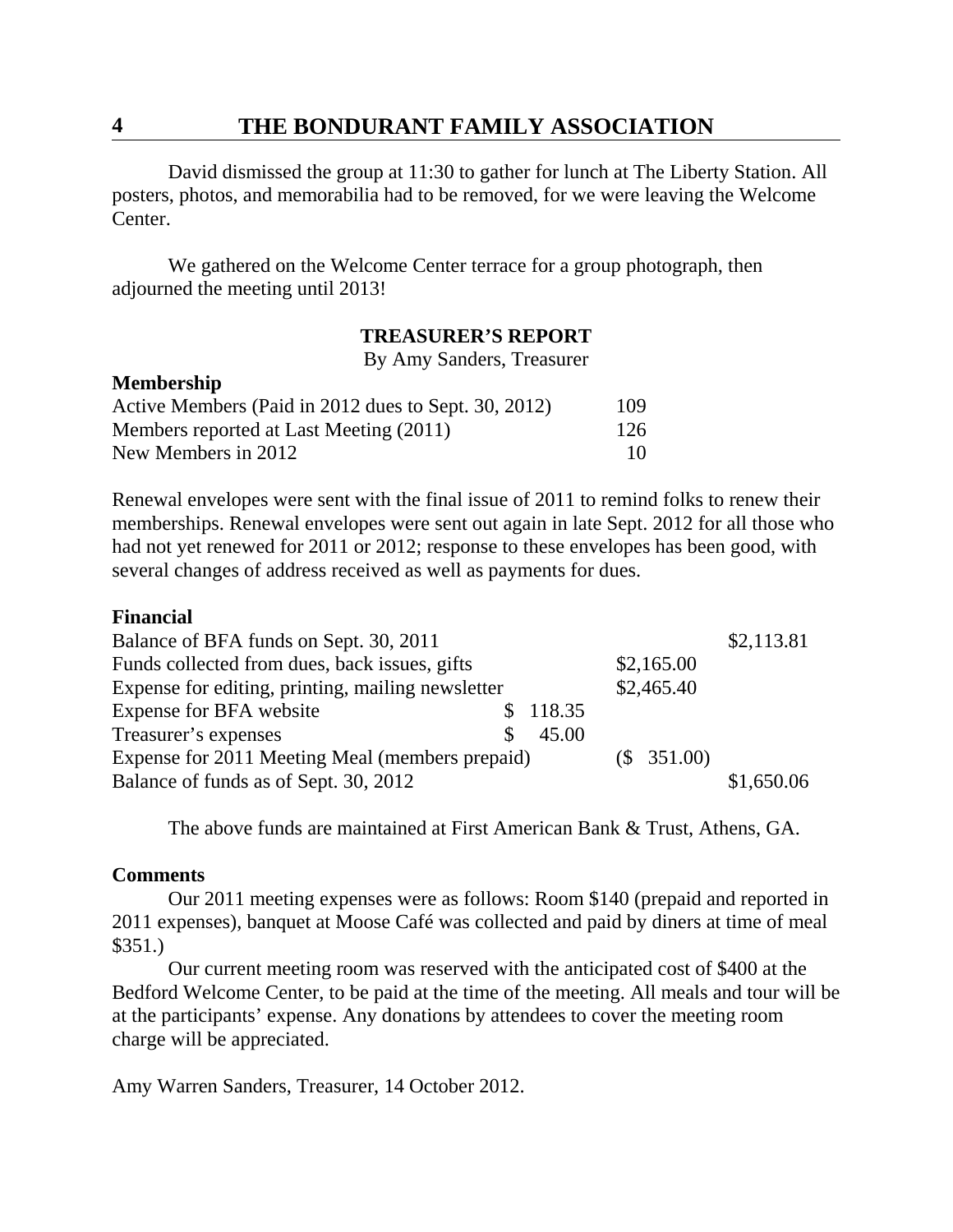#### **Attendees:**

Marcelle Bondurant Hoffman, Hollywood, CA Amy Sanders, Jefferson, GA Mary B. Warren, Athens, GA Ruby Talley Smith and Jan Moses, Laurel, MD Patricia and Paula Meador, Roanoke, VA Bonnie Marks, Imnaha, OR Darla Marks, Charlotte Court House, VA Charlie and Roberts Bondurant, Crestwood, KY Clark and Kellie Bondurant, Mount Airy, NC Josh, Caleb, and Shalon Bondurant Jarrell, Powhatan, VA Karen Hamm, Candler, NC Gregory and Deborah Quinn, Charlottesville, VA John Tyree and Theresa W. Bondurant, Louisville, KY Tom Bondurant, Brandon, MS Warren and Mary Bondurant Lanier, Clarkesville, GA David and Judy Bondurant, Colorado Springs, CO Bobby and Judy Bondurant, Amherst, VA Jack and Gretchen Bondurant, Alexandria, VA Ruth Bondurant, Wytheville, VA. Ernest Cecil III, Shannon Whorley, Lukas Lee, Naomi O'Neil, Ruby Crystal and Jeremiah James Bondurant, Big Island, VA Ernest William and Sonya LeeAnn Bondurant, Big Island, VA Ed and Susan Bondurant, Kansas City, MO Dawn, Ed and Linda Gill, Roanoke, VA Marvin and Betty Quin, Ashburn, VA Morgan and Eleanor Bondurant Carwile, Lynchburg, VA

#### **Persons interested in taking a trip to France in 2013:**

Marcelle Bondurant Hoffman David and Judy Bondurant Paula Meador Josh and Shalon Bondurant and children Kellie Bondurant Karen Hamm Tom Bondurant Jack and Gretchen Bondurant John Tyree and Theresa Bondurant.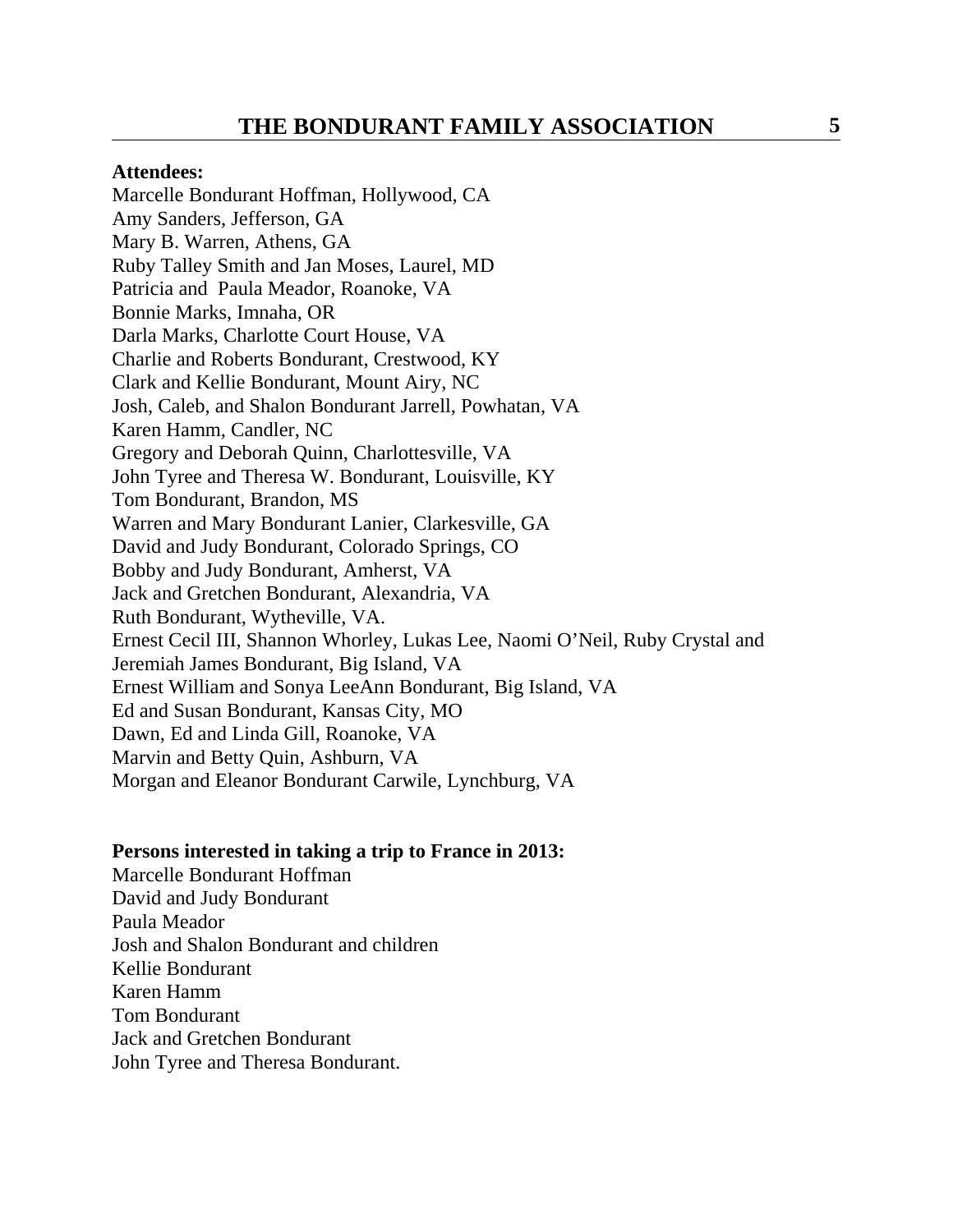**Executive Board Meeting,** Oct. 20, 2012, Bedford, VA

Meeting was opened after supper at Super 8 Motel, Bedford. Attending were Co-Presidents David and Judy Bondurant, Mary B. Warren, Amy Sanders, Marcelle Hoffman present.

Nominating for 2013. David and Judy will not serve another term, and suggested the appointment of a nominating committee to search for their replacements for 2013. Jack Bondurant and Clint Bondurant were suggested.

Next Year. Bob Bondurant's School of High Performance Driving, was first choice of the members, with Co-Presidents offering to host at Colorado Springs if needed. Dates were discussed, and Bob Bondurant has to be contacted to see what dates are open for him.

Jean Pierre and Ann's gravesite. Amy suggested we pay Shalon Jarrell the \$150 a year stipend to maintain the lot.

French trip. Mary suggested that a travel agency be contacted with ideas from our last trip in 1993. The agency must make arrangements, and price the trip so those who want to go will know its cost. We need to think about hotels, airfare, bus transportation, and interpreter, and any side trips we may want to make.

She suggested we contact Ginny and Carroll Wray, who missed this meeting, for they were interested in going again. We should also e-mail Phillipe Bondurand, who lives in the area for his suggestions.

Facebook. There are now 162 persons on the Bondurant Facebook site. We need to encourage these people to join and become active in BFA.

Newsletters on the BFA website. Marcelle brought up the idea again of locking the back issues of the newsletter from persons who are not current members. The newsletters are presently open for viewing by anyone.

David mentioned that the only reason to belong to the group was good will. If our newsletters are locked, the only people who would view them are those who pay the \$20 yearly dues. It was also mentioned that if the issues are locked, the password would have to be changed yearly. \*

Membership. Invoices sent in prior years have brought in members. It is an easy way to join or renew, since the envelope include the membership form.

Amy mentioned that e-mailing the newsletters would have saved BFA money, because there would be no printing or postage cost. E-mailing notifications for renewing membership was also mentioned in order to save money.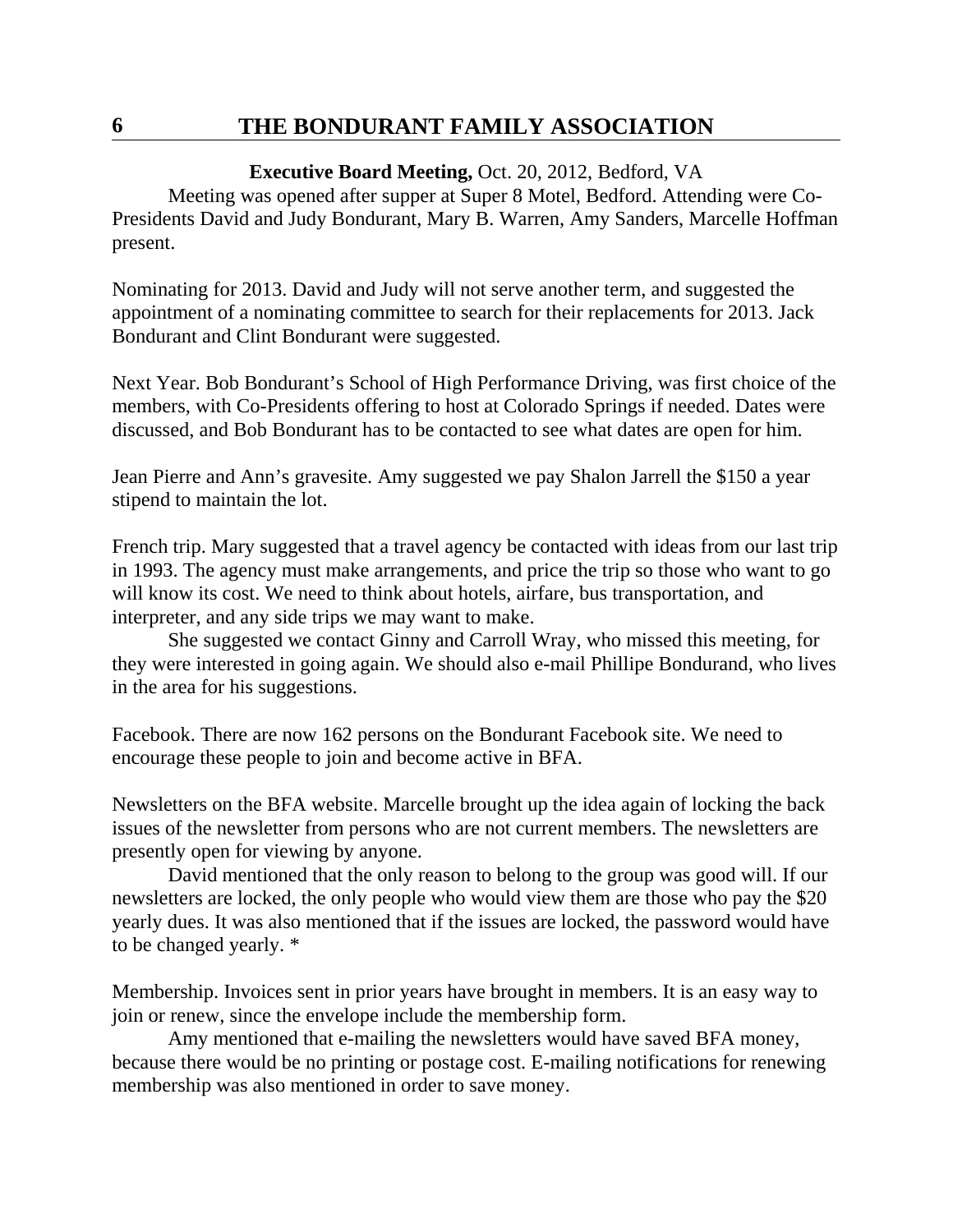E-mail. Many members have posted their e-mail addresses. These could be used for renewal reminders.

Changes in the BFA website. David mentioned that current events draw people to the website, so he is going to add Bob Bondurant's video to show on the site. He was going to add the "Lawless" site to the BFA website.

David also mentioned Clint Bondurant's historical research, with Bondurant, WY, and stories he has collected from other members; Eugenie and her acting career; and Karen Hamm's post card collection. We need to keep the website current, with events or human interest stories along with past history to attract all family members.

Meeting times, and review: Amy brought up the idea of having more time for general meetings. This year felt rushed, because we had a limited time to use the meeting room.

She mentioned she needed more time to present the DNA studies, and other presentations which come up at the last minute. Someone should have manned the area leading to the meeting room where sign-in-sheets, name labels and membership envelopes were located.

Bonnie Marks volunteered to do it this year, but this should be arranged ahead of time.

Charges 2012: The largest expense was rental of the meeting room - \$400, less donations, left a balance of \$230.

Dues: Dues will remain \$20 per year, but encourage more members to receive their newsletters by e-mail.

### **\* BFA NEWSLETTER ARCHIVE**

David has written "I have placed the BFA Newsletter Archive in my Dropbox. The idea is that I will password protect the archive, and then give the password out annually when membership is renewed."

https://www.dropbox.com/sh/3nnuqgow43ldkoc/5OYNn5CpWd

### **JESSE L. BUNDRUM/BONDURANT**

Clint Bondurant, wyoming1953@earthlink.net, asks for help on the parentage of this 5 year old boy, seen in the 1860 census of Andrew Co., MO, Nodaway, Savannah P.O. James B. Nelson, 33 male, born VA [family head]

Frances Neson, 27 female, born KY

Mary Nelson, 54, female, born VA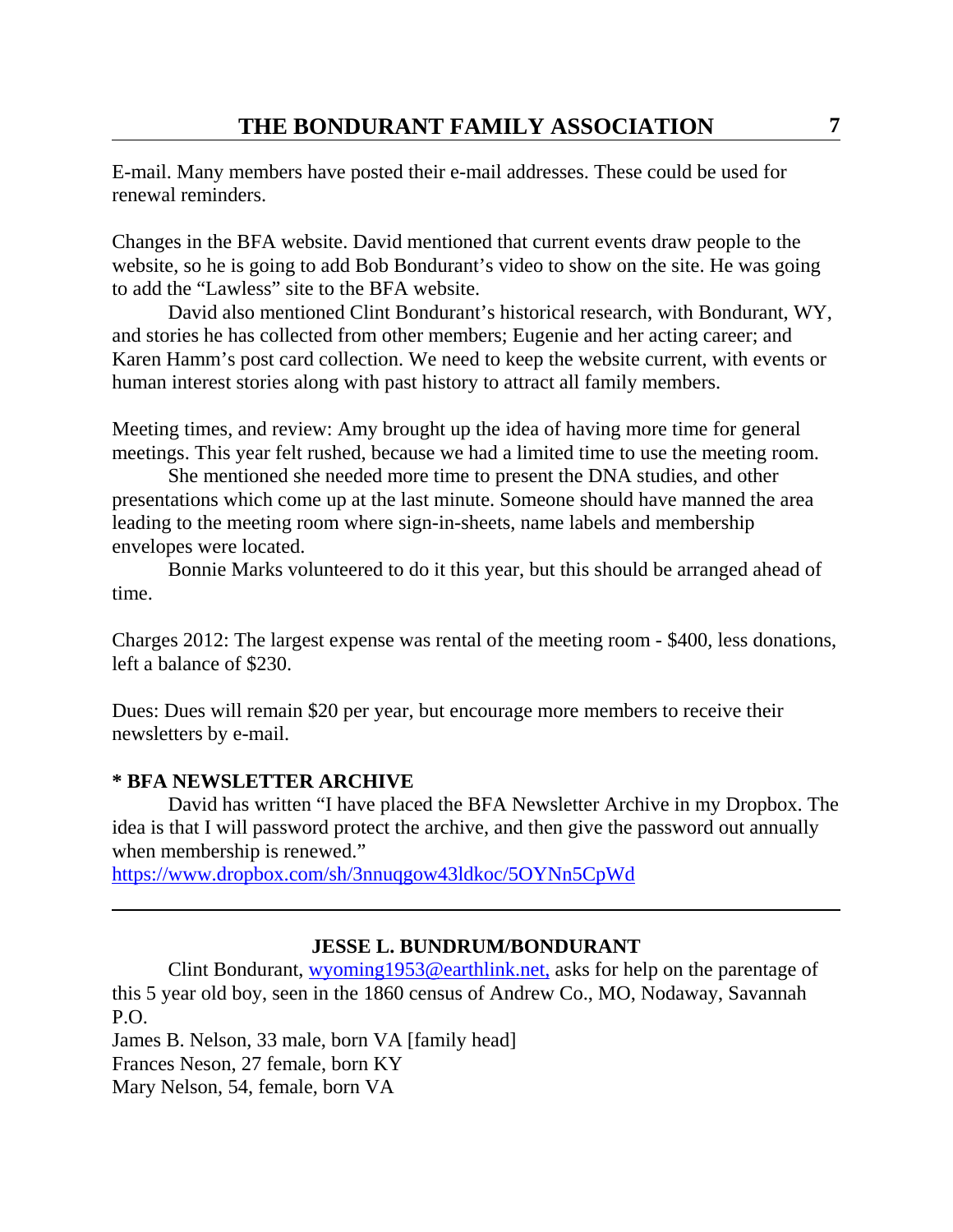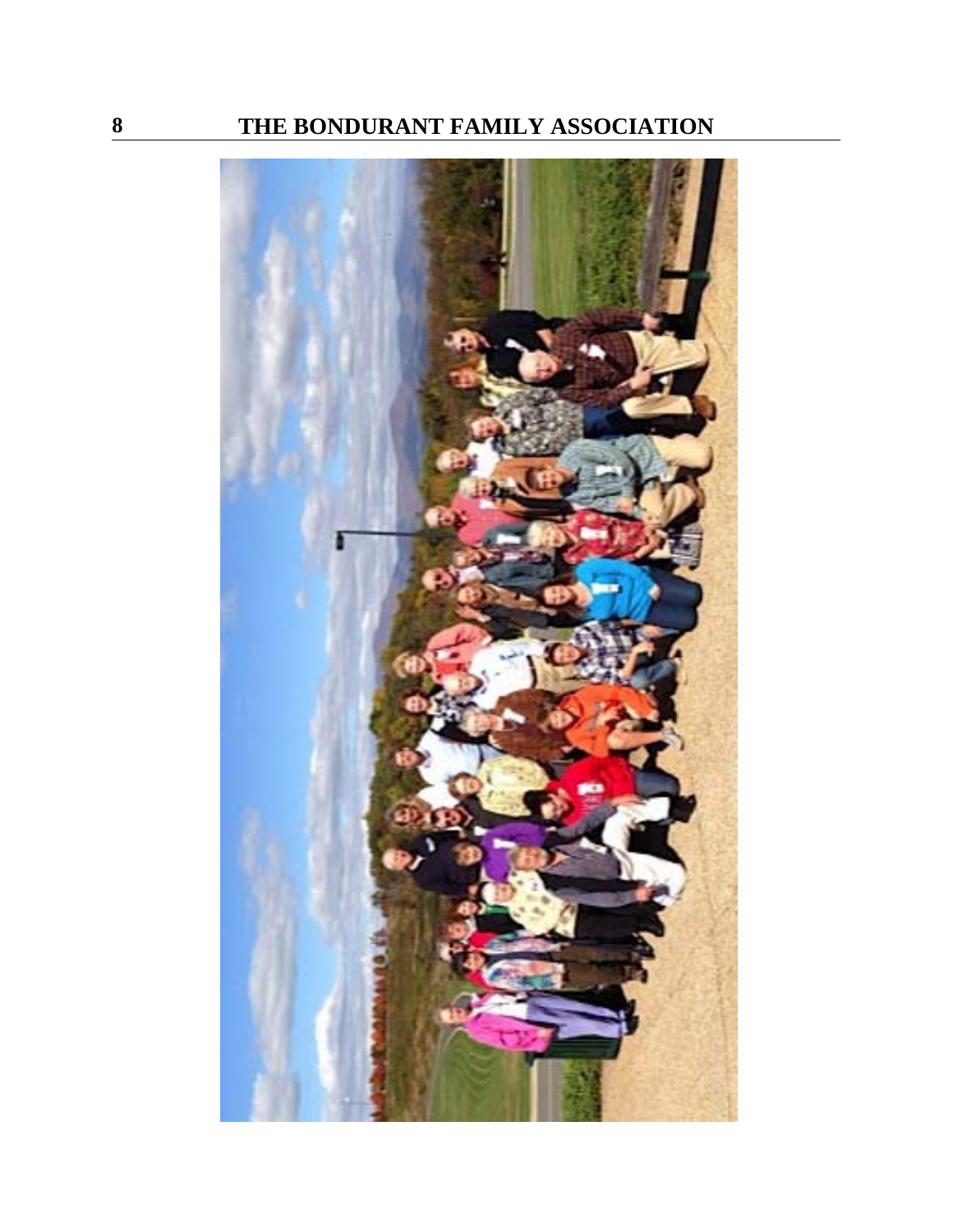#### John M. Nelson, 22 male, born KY **Jesse L. Bundrum, 5 male, born KY**

Jesse was born 14 Dec. 1854 KY, died 23 July 1861 in Andrews Co., MO. Buried Bennett Lane Cemetery, Savannah, Andrew Co., MO, when he was only 6 years 7 months and 10 days old. Parents were "J.S. & S.J. Bondurant"

#### **DEATHS**

DAVID M. "Super Dave" BonDURANT, 49, of Watertown, NY, died 15 Oct. 2012. He was born 11 Jan. 1963 at Bay Shore, Long Island, NY, the son of the late Stephen and Barbara Nicholas BonDurant. He married Lisa Alteri 8 Sept. 1984, and they have children Erika K., Joel D., and Abigail A. BonDurant. Survivors include his brother Stephen BonDurant (Lynn), sister Amy L. BonDurant of Gaithersburg, MD, father and mother-inlaw Donald & Kay Alteri, 4 aunts, 4 uncles, 3 nephews, and 8 cousins.

WILLIAM H. "Bill" BONDURANT, died 12 June 2011, in Lee's Summit, MO. He was born 14 Nov. 1923 to George and Gertrude Bondurant in Warrensburg, MO, and served in WW II. In 1947 he married Kathryn "Katie" Powell, and their two children Annetta and Michael survive him. Preceding him in death was his sister Frances Weigand, brothers Leonard, James and Harold Bondurant. *The Kansas City Star*, MO, 14 June 2011

HARRY LEON GREENE, SR., 93, died 19 Dec. 2012 in OK. His 2nd wife "Pat" died the previous June, wrote Harry's daughter Marilyn Cummings. Harry was one of the early members of the BFA, and for many years was active in researching the family history. Because of ill health and bad eyesight, he has been missing from our meetings the past decade.

Harry was born 26 June 1919 in El Reno, OK, the son of Thaddeus F. Green and Leigh D. Chamberlain. Harry married  $1<sup>st</sup>$  7 June 1941 in Wichita, KS, Lorena Board, and had two children, Marilyn K, and Harry Leon II. Harry married Eva Priscilla DeCoster 20 May 1960, no children.

DR. JOHN DAVID WAGNER (27 Feb. 1955 - 3 Dec. 2012), born in Chicago, IL, John was a chiropractor, a talented musician, member of MENSA. He is survived by his wife Teresa Wagner of Kennesaw, GA, and brothers Ron and Tom Wagner. He was preceded in death by a brother Don Wagner. Memorial service was held in Kennesaw on 6 Dec.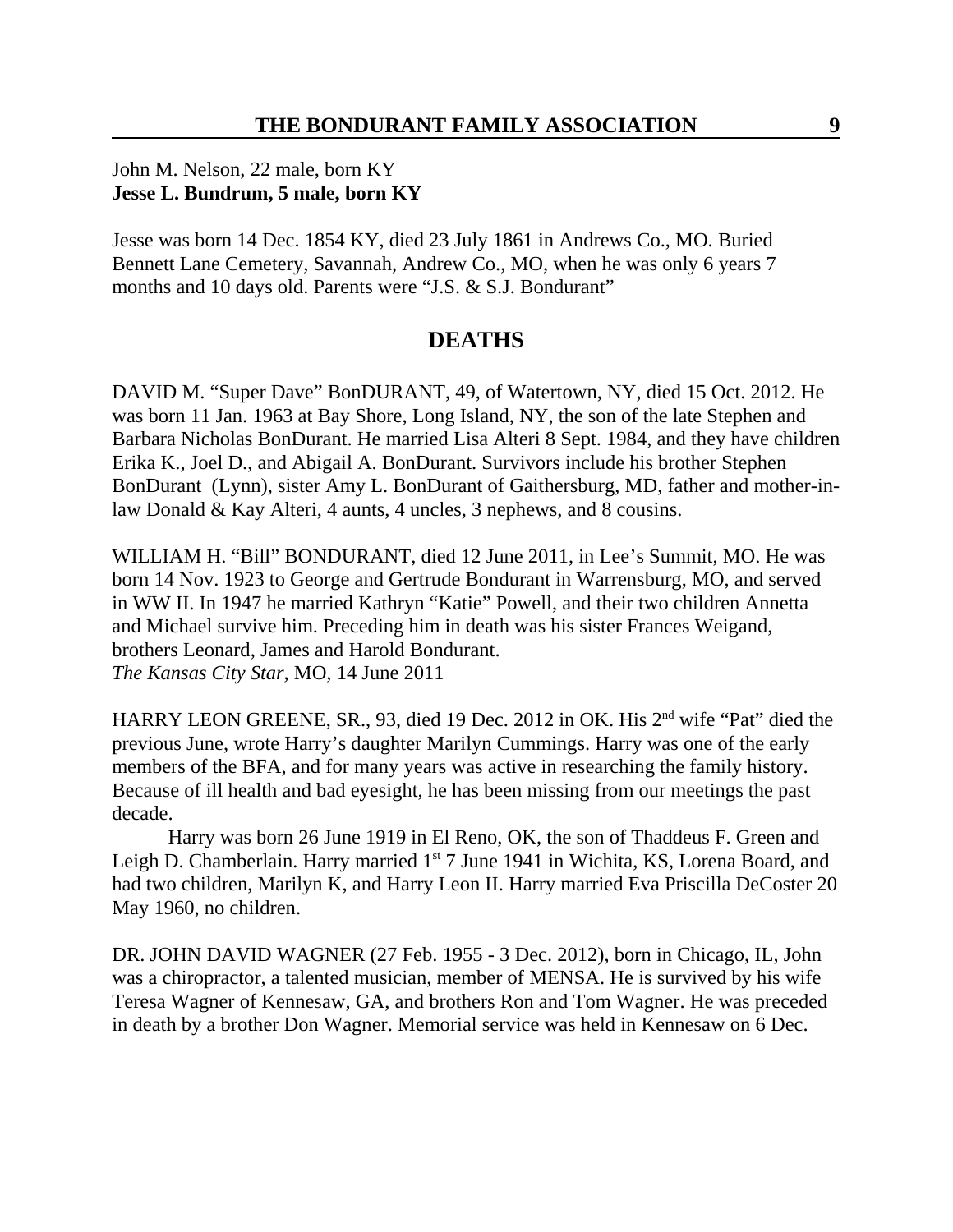

### **BENJAMIN BONDURANT GRAVEYARD**

Thanks to Thomas R. Bondurant, 1045 Denison St., Indianapolis, IN 46241, for a near-current report on the resting place of Benjamin Bondurant near Martin, TN. "It is in good shape. The old oak tree is hanging in there, don't know how much longer," he added.

This is one of the Bondurant tombstones found in **Longwood Cemetery, Bedford, VA**, and photographed during our BFA visit there.

Here is Charles' pedigree:

Joel Bondurant, Sr., born 22 Aug. 1742, died after 1784 in Bedford Co., VA, wife said to be O'Brien.

Presumed son Littleberry Bondurant born about 1768, died about 1833 in Bedford Co., VA. He married there 8 Sept. 1790 to Mary "Nancy" Scott, daughter of James, granddaughter of William Scott I who d. 1794. Son Jesse Fletcher Bondurant, born about 1797 VA, died before 1870 in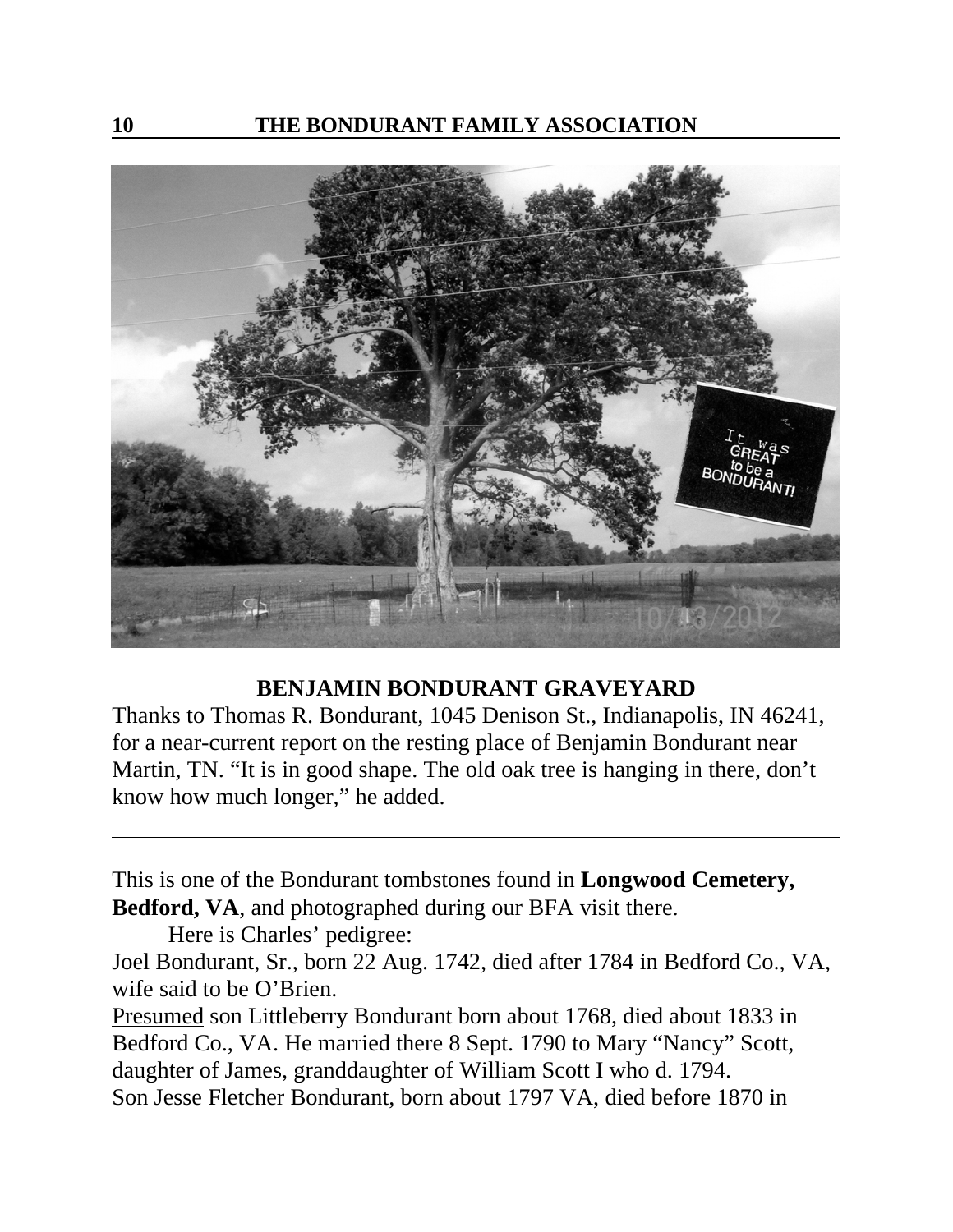

Bedford Co. Jesse married Matilda Gibbs, 22 Sept. 1825 in Bedford Co. She was the daughter of Burwell Gibbs and Patsy Merriman. Their son John Fletcher Bondurant, born June 1834 in Bedford Co., died there 7 March 1910. He married Martha D. Dearing, 21 March 1866 in Bedford Co. She was the daughter of Richard

## Dearing and Celia ?

Their only son was Charles Richard Bondurant, born 6 June 1867, died 22 Jan. 1931, Bedford Co., VA. C.R. married 1 June 1893 in Bedford Co. to Roberta Augusta "Robbie" Wilson, daughter of Mrs. Mandeville "Maggie" Wilson.

Did Charles and Robbie Bondurant have children?

## **JAMES SCOTT BONDURANT AND ELIZABETH ANN "Bettie" SNEAD**

"Lawless" is bringing out a remarkable amount of family history interest among the Bondurants. This is a sample.

Howard Moss, 11030 Lewistown Road, Ashland, VA 23005, Hmoss@southannastair.com, writes:

I recently went to the movie "Lawless" with my (maternal) grandfather, Frank Bondurant, my uncle and cousins. Afterward I researched our connection to the Franklin Co., VA, Bondurants and found our trees were indeed connected. As I began researching, I signed up on Ancestry.com, and found it to be a very good tool in making our tree. Granted most of the leg work had been done by so many others over the years, and much without the help of the internet.

After I talked to my mother a bit, I found that my grandfather's first cousin Thomas Lee "Tom" Bondurant, died 2001, had tasked himself with developing our tree. I received some research he had done, which included a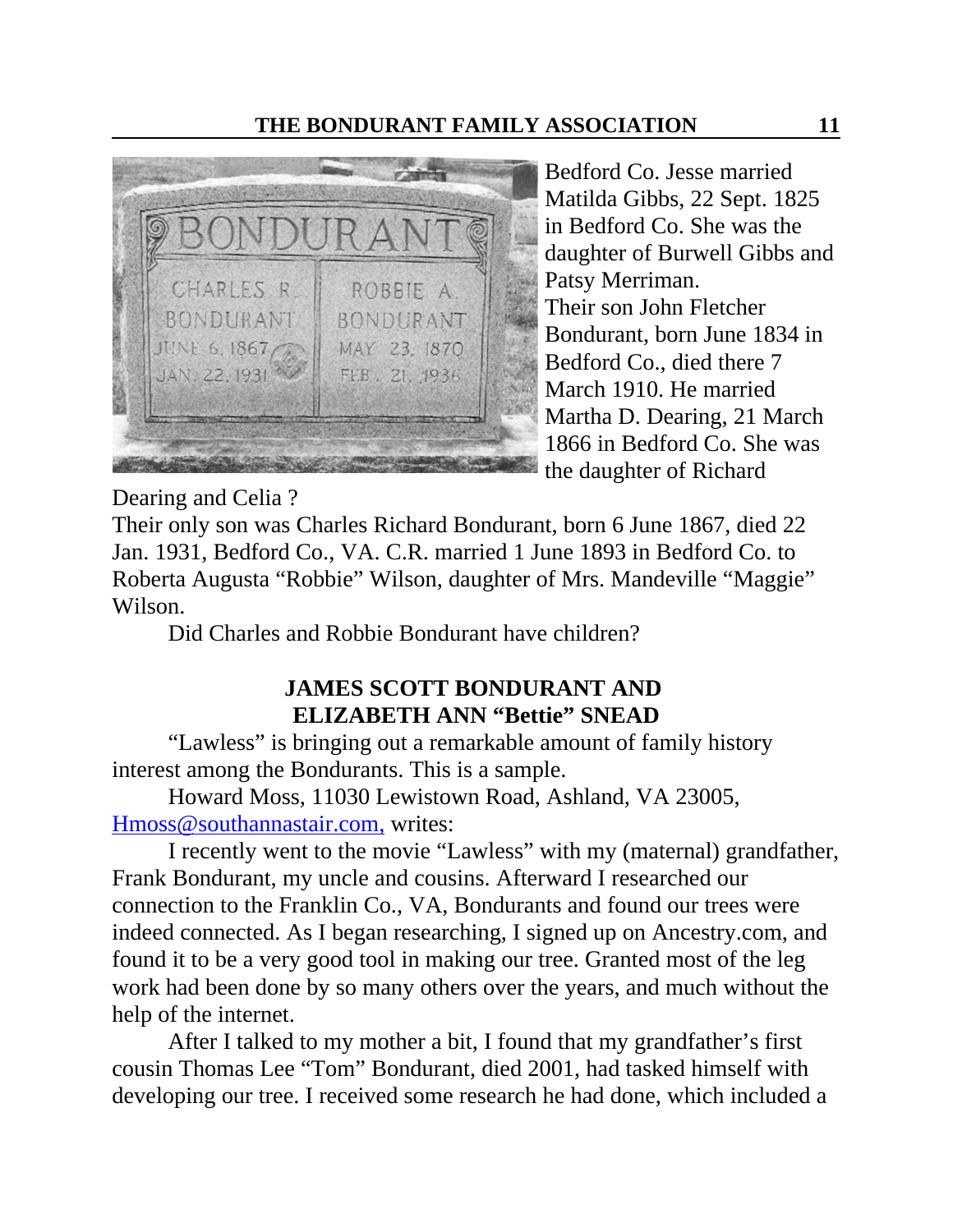BFA Newsletter, which allowed me to find your website, some letters of progress he had written to my grandfather, and great uncle James O. Bondurant, and great aunt Dorothy Shirley, and his tree which included many names and dates I didn't find on Ancestry.com.

With that information my tree exploded from my great, great, great grandfather James Scott Bondurant (1803-1880) after he married my 3x great grandmother Elizabeth "Bettie" Snead. I am quite certain James Scott's father was Littleberry Bondurant, and morever certain his father was Joel Bondurant I (1742-1784), though some research suggests Littleberry was the son of John Peter II, and I even saw one that suggested Peter Jacob.

According to his research, Tom also believed Joel was the father of Littleberry. Even though Jean Pierre started out near Richmond it seems to me most of his descendants moved west, concentrating mainly in Bedford Co., VA.

Apparently my 2x great grandfather Thomas Francis Bondurant moved from Bedford to Richmond at some point which [is] where my (immediate) tree is concentrated.

Frank and James both visited the site of John Pierre Bondurant a few years ago while James was in town. Unfortunately, we lost James a couple of months ago. I did see the mention in your newsletter, thank you. I have not been out to the site myself but I think I will make the trip one day and share it with my wife and kids.

I was interested in the BFA meeting in Bedford this year, unfortunately I found it too late and had plans that weekend. I'm going to mention it to Frank. He has been interested in the research Tom did, and I've been continuing. I also requested to join the Facebook group.

EDITOR'S NOTE: Howard's is an interesting, though not thoroughly proved, lineage. The Sneads were VA Quakers, with Evan and Elizabeth Henderson Snead the parents of Israel Snead I (1780-1844) who married Nancy Bondurant (1784-1847). Nancy is posited as the daughter of Joel Bondurant I (1772-1784) and O'Brien, and granddaughter of John Bondurant and Sarah Rachel Taylor.

Gabriel Snead and Sophia Smith were the parents of Elizabeth Ann "Bettie" Snead, born 1838, who became the  $2<sup>nd</sup>$  wife of James Scott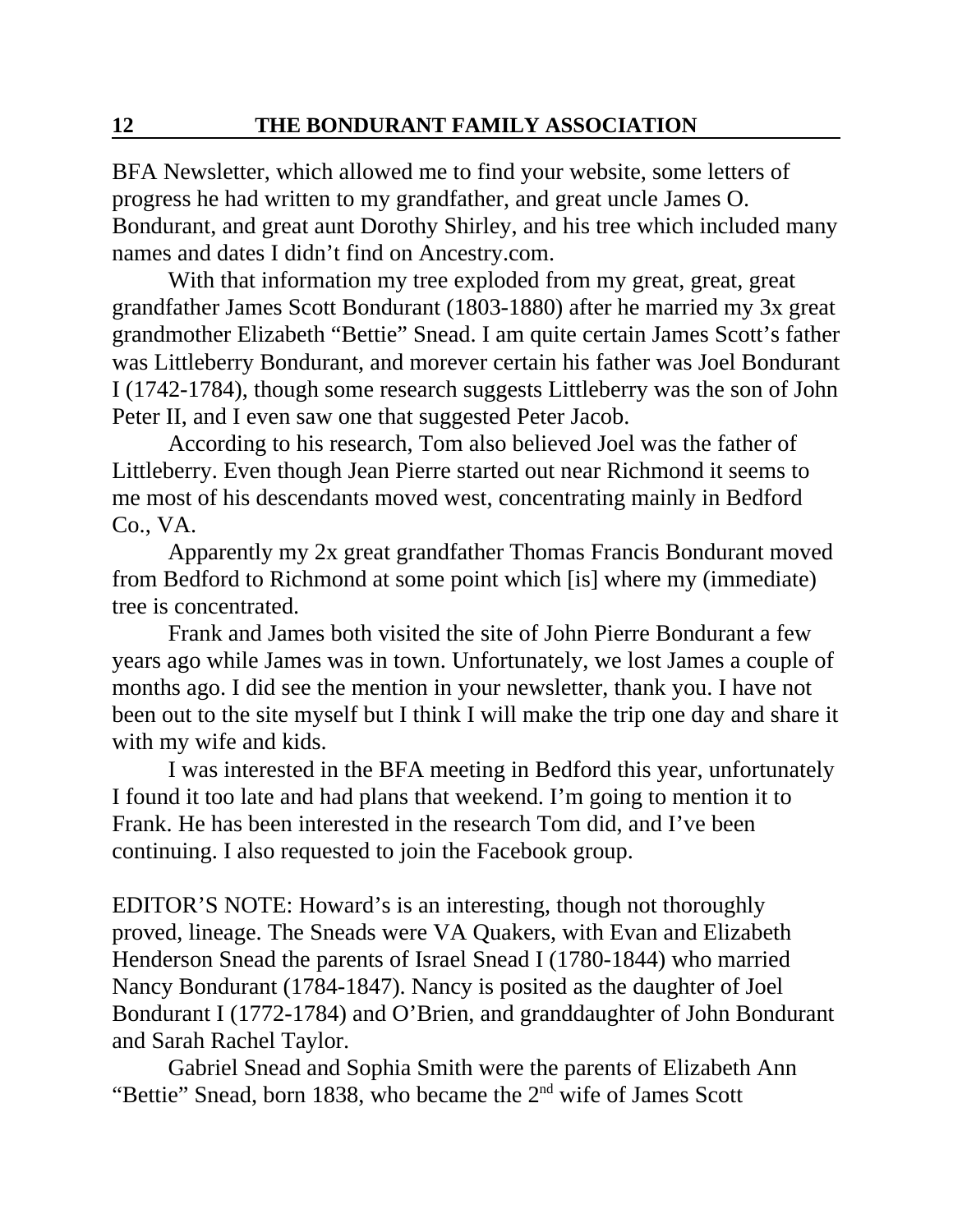Bondurant 6 Jan. 1863 in Liberty, VA. James Scott was then 60, and Bettie 25. They had 5 children: William Clement "Willie" (1863-1933) George Henry born 1866 Nancy S. "Nannie" (1868-1936) Charles (1872 - bef. 1925) Thomas Francis (abt. 1874 - 1913).

"Willie" and Nora Mae Cassidy Bondurant had a family of 9, some of whom died young (Peter, Frederick, & Albert). They lived in PA. James Scott II (1889-1954) Emma (1893-1959) Nancy Mae born 1893 Michael "Mitch" (1900-1981) John C. (1904-1919) Ruth Love (1908-1992).

George Henry and Frances Ann Turner Bondurant were parents of 3 children: Elizabeth born 1891 George F. born 1893 Alonzo born 1895.

Nannie and George Wyatt Mays were the parents of three children: William Scott Mays George Edward Mays Kenneth Ward Mays.

Charles and Rose ? Bondurant were parents of only one known child: Madeline P. "Lena" born July 1893 VA.

Thomas Francis Bondurant married Laura Frances C. Binns (1868-1952), and had 4 children: Elizabeth Clarke (1900-1953) Carrol Francis Oliver (1903-1977) Horace (1906-1966)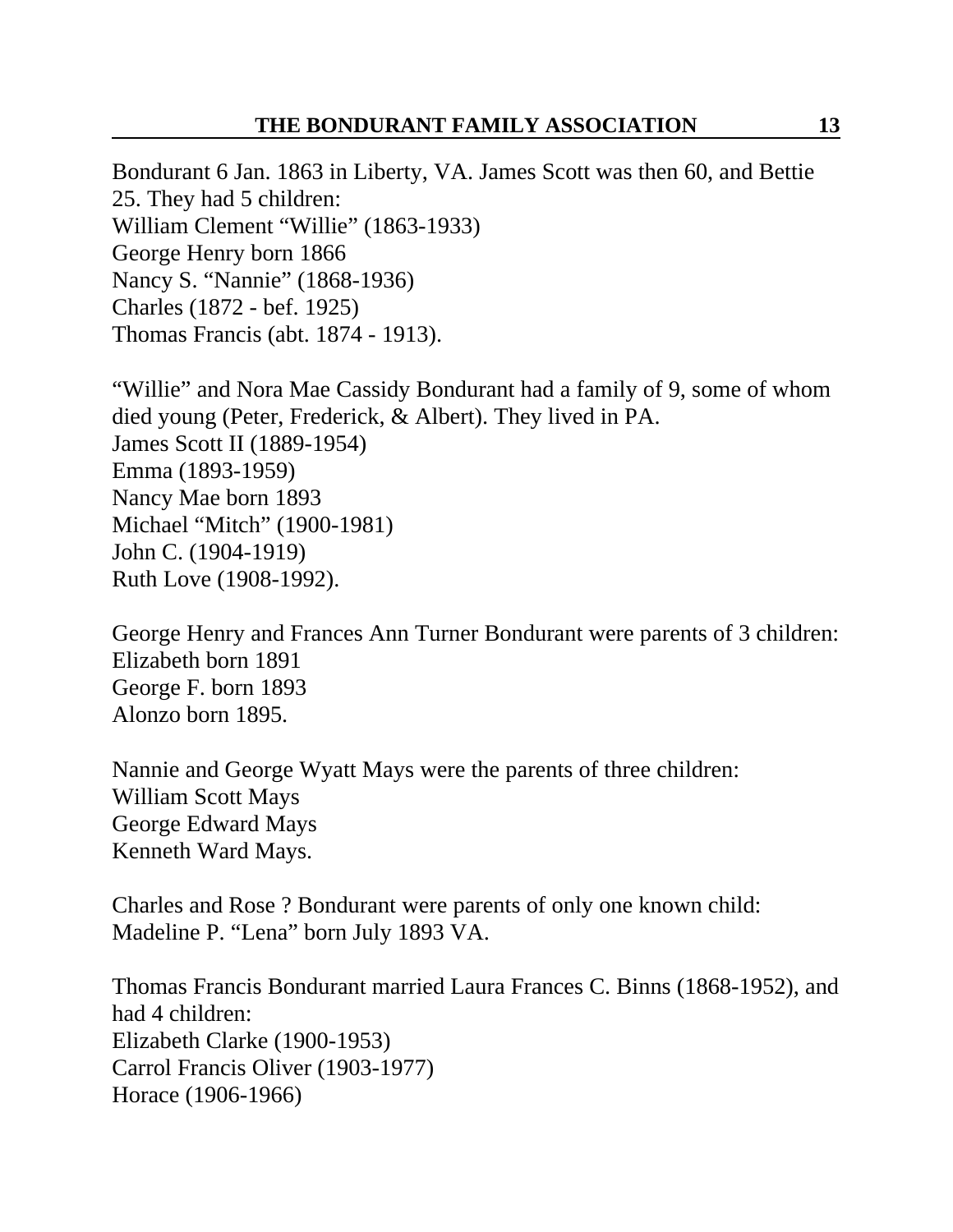Robert Eugene (1909-1986).

Horace Bondurant and Annie Vernelle Baughan married 1925 in Richmond, VA, and were parents of: Dorothy Delma Thomas Lee (1929-2001).

Robert Eugene Bondurant and Frances Montine ? were parents of: Frank McGuire "Frankie" who died 2006 John Thomas Caroline.

From Mr. Moss' letter I'm unable to place his family among the descendants of James Scott II. Perhaps he already has the information needed to connect them to one of the families mentioned above.

He, and other researchers, need to be aware that the middle names generously supplied in the 1920s by a Bondurant descendant to Jean Pierre's sons, are fictitious. There was no Joseph Augustine, Peter Jacob, or John Peter Bondurant. The men were named simply Joseph, Peter and John Bondurant. Legal signatures prove these extra names to be fiction.

#### **DAVID GARRETT BONDURANT**

President David Bondurant responded to Bill Siebenthaler's inquiry: "Your family story sounds a little like mine. My great great grandfather David Garrett Bondurant moved from Buckingham Co., VA, to Downing, MO in about 1854. He also had slaves. They farmed in the Downing area. My great grandfather, James David Bondurant, moved from their farm in Downing into Kirksville, MO, where they founded the Palace Bakery which was operated by him and his sons William Pearl and James David Bondurant, Jr.

William Pearl Bondurant was my grandfather, and my father William George Bondurant was also a partner in Palace Bakery and Royal Crown Bottling Company in Kirksville, until they closed in about 1969."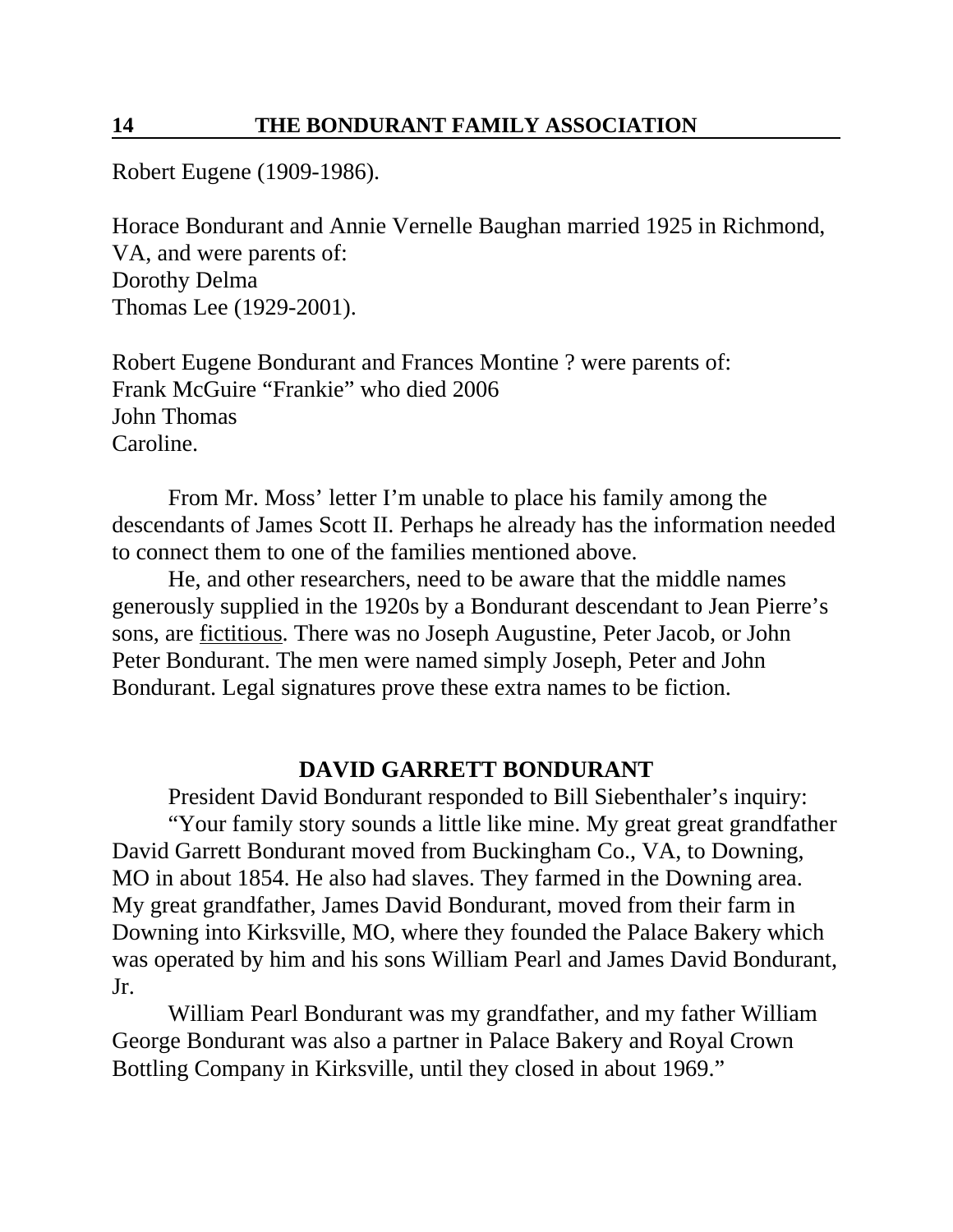#### **LEWIS BONDURANT & FANNIE RICHARDS**

Mr. Bill Siebenthaler, 269 Orchard St., Alba, TX 75410, 903/497-2995 is the great, great, great grandson of Joel Richards and wife Lucy who moved from Rocky Mount, Franklin Co., VA, with their children and families to St. Charles Co., MO in the early  $19<sup>th</sup>$  Century. One daughter was Frances Owens "Fannie" Richards, born about 1824 VA, died 22 April 1880.

"Joel and Lucy Richards came to Missouri in wagons bringing 30 slaves with them. In 1933 this farm was said to have been held by one family longer than any other farm in the county – over 100 years. The slaves' burying ground was located north of the house, " wrote Mr. Siebenthaler.

"The farm was also known as the 'Dwyer Place.' I remember the family cemetery on the old home place from my early years, and recently went back. There are the graves of Lewis and Fanny Bondurant along with several other Bondurant markers in the yard."

Children of Lewis and Frances O. R. Bondurant were: John B., born 5 Dec. 1855 MO, died 6 June 1915 St. Charles Co., MO, he married Ella Frances Darnell and had two sons Albert Clarkston & Jesse Fielding Sarah F. "Sally" born about 1857 MO Susanna "Susan" born Sept. 1859 MO David born about 1862 MO Edward R. Fanny Shadrach M. who apparently inherited the farm, and left it to daughters Sally, Jane, and Abigail. His wife was Sally ? Elijah W.

## **MEMBERS FOR 2012 OF THE BONDURANT FAMILY ASSOCIATION**

 Acquisitions, Clayton Library, Houston, TX Mr. Maurice M. Adams, 2516 Wooldridge Dr., Austin, TX 78703 Genealogy Center, Allen Co. Pub. Library, PO Box 2270, Fort Wayne, IN 46801-2270 Mrs. Marilyn B. Anderson, PO Box 274 22377- 163rd St., Basehor, KS 66007 Mr. Pete Angle, 434 B Yaupon Ave., Garden City, SC 29576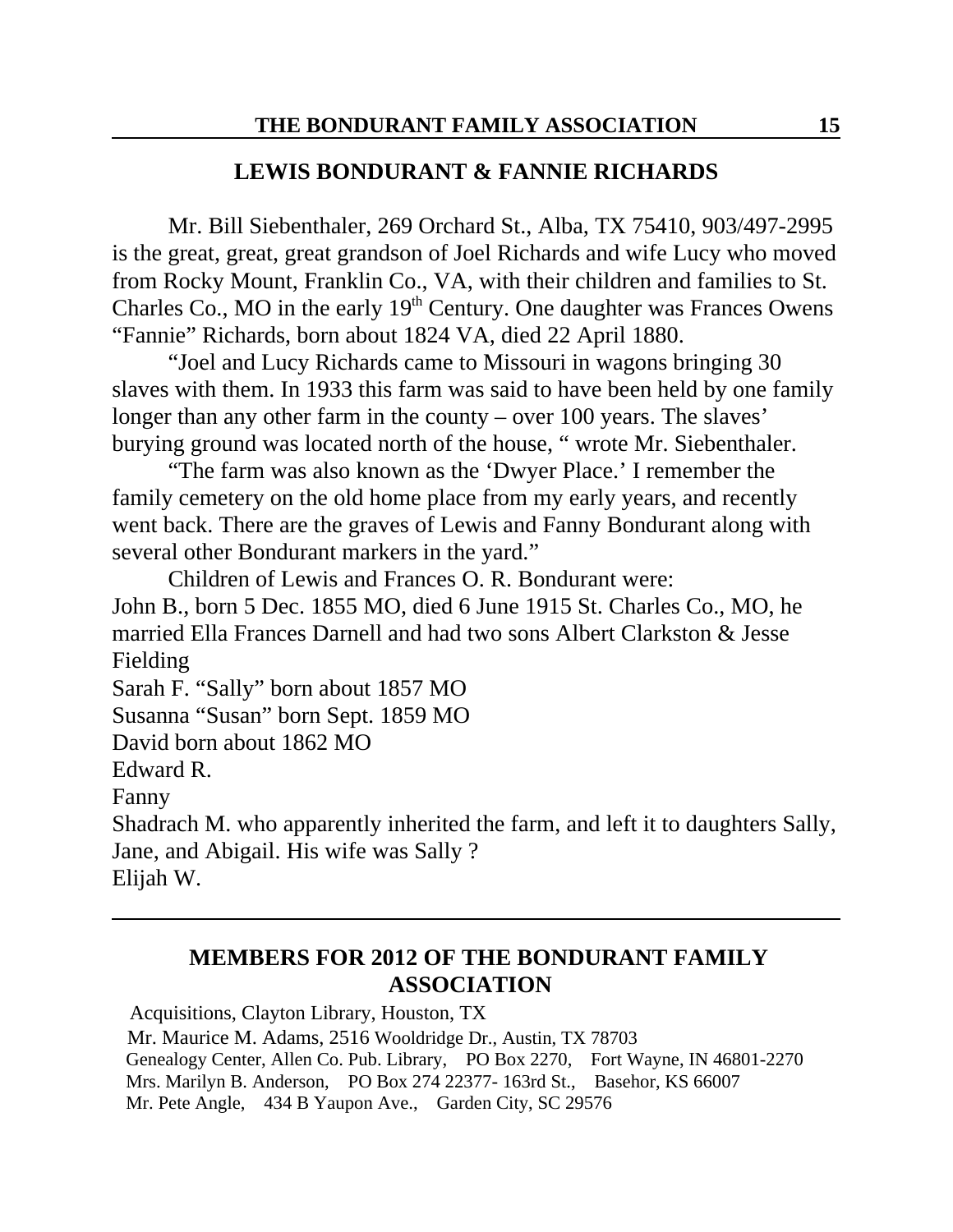Mr Thomas B. Bailie, 10045 Weko Dr, Bridgman, MI 49106-9310 Mr. Wayne E. Bailie, 3004 Pinewood Circle, Manhattan, KS 66502-2085 Ms Jeane Brown Barham, 3618 Glenbrook Rd, Fairfax, VA 22031 Mrs. Marilyn Sue B. Blanks, 232 Oak Knoll Drive, Hillsville, VA 24343 Ms. Amy L. Bondurant, 1340 - 31<sup>st</sup> St. NW, Washington, DC M/M Andrew Jack Bondurant, 5112 Mt. Vernon Mem. Hwy., Alexandria, VA 22309 M/M Bobby Joe Bondurant, 158 Lake Dr, Amherst, VA 24521 Mr. Charles I. Bondurant, 7008 Derby Drive, Crestwood, KY 40014 Ssg. Clinton Bondurant, 219 Shannon Ct, Senoia, GA 30276 Mr. David C. Bondurant, 7503 Shrewsbury, Baton Rouge, LA 70808 M/M David M. Bondurant, 235 Desha Rd., Lexington, KY 40502 M/M David W. Bondurant, 560 Crosswind Point, Colorado Springs, CO 80906-5946 M/M Hix C. Bondurant, 205 Fairway Dr, Radford, VA 24141 Mr. Horace Porter Bondurant, Jr., 194 Green Bridge Dr., Mt. Airy, NC 27030 Mr. Horace Porter "Chip" Bondurant III, 1688 Woodbury Lane, Mt. Airy, NC 27030 Mr. James Spencer Bondurant, 211 S. Stevens, Decatur, IL 62522-1868 Mr. Jay Francis Bondurant, 3987 Blue Sky Road, Carpenter, WY 82054 M/M Jerry Moore Bondurant, 533 W County Rd 900 N, Lizton, IN 46149-9356 M/M John Hodges Bondurant, 104 Terri Ave. , Berea, KY 40403 M/M John Tyree Bondurant, 5530 Tecumseh Circle, Louisville, KY 40207-1693 Mr. Joseph Boone Bondurant, 1614 Highway 913, Sicily Island, LA 71368 Mr. Kenneth Lee Bondurant, 433 Stump Pond Rd., New Milford, PA 18834 Mrs. Mary Edna Bondurant, 7338 Peaks Mill Rd, Frankfort, KY 40601 M/M Matthew R. Bondurant, 5614 Ledgestone Dr, Dallas, TX 75214 Mr. Paul Al Bondurant, 5371 Del Rey Dr, Colorado Springs, CO 80918 Capt. Richard Dee Bondurant, 25562 Charro Drive, San Juan Capistrano, CA 82675-4307 Mr Robert Edouard Bondurant, 933 East 19th St., Casper, WY 82601 Mr. Robert L. Bondurant, 1835 S Jefferson, Casper, WY 82601-4738 Mrs. Roy S. Bondurant, 343 Autumn Lane, Carlisle, MA 01741 Miss Sarah Elizabeth Bondurant, 701 First St, Elizabeth City, NC 27909 Mr. Scott W. Bondurant, 505 North Pinon, Olanthe, TX 66061 Mr. Stanford L. Bondurant, 409 E Nelson Ave, Alexandria, VA 22301 Dr. Stuart Bondurant, 209 Cedar Berry Lane, Chapel Hill, NC 27517-7207 M/M Thomas C. Bondurant, 1635 Golden Fields Dr., Germantown, TN 38138 M/M Thomas J. Bondurant, 6724 St. Anne's Drive, Fayetteville, PA 17222 Mr. Thomas Ray Bondurant, 1045 Denison St, Indianapolis, IN 46241-2426 Mr. Walton G. Bondurant Jr., 121 Commodore Lane, Smithfield, VA 23430 M/M Wayne L. Bondurant, 3500 Carlton Ave. # K-38, Fort Collins, CO 80525 Mrs. William Irvin Bondurant, 845 N 14th St, Wytheville, VA 24382 Mrs. Diane G. Borgman, 110 Bruns Place Court, St. Peters, MO 63376-5251 Mrs. Charles H. Bounds, 4121 Cardinal St., Northport, AL 35473 Ms. Alice R. Bratcher, 1529 Crosstimbers Drive, Louisville, KY 40245-8411 Mrs Faye B. Bryant, 4581 Hatchers Chapel Rd., Claudville, VA 24076 Mr. Donald K. Bundrant, P.O. Box 1319, Argyle, TX 76226-1319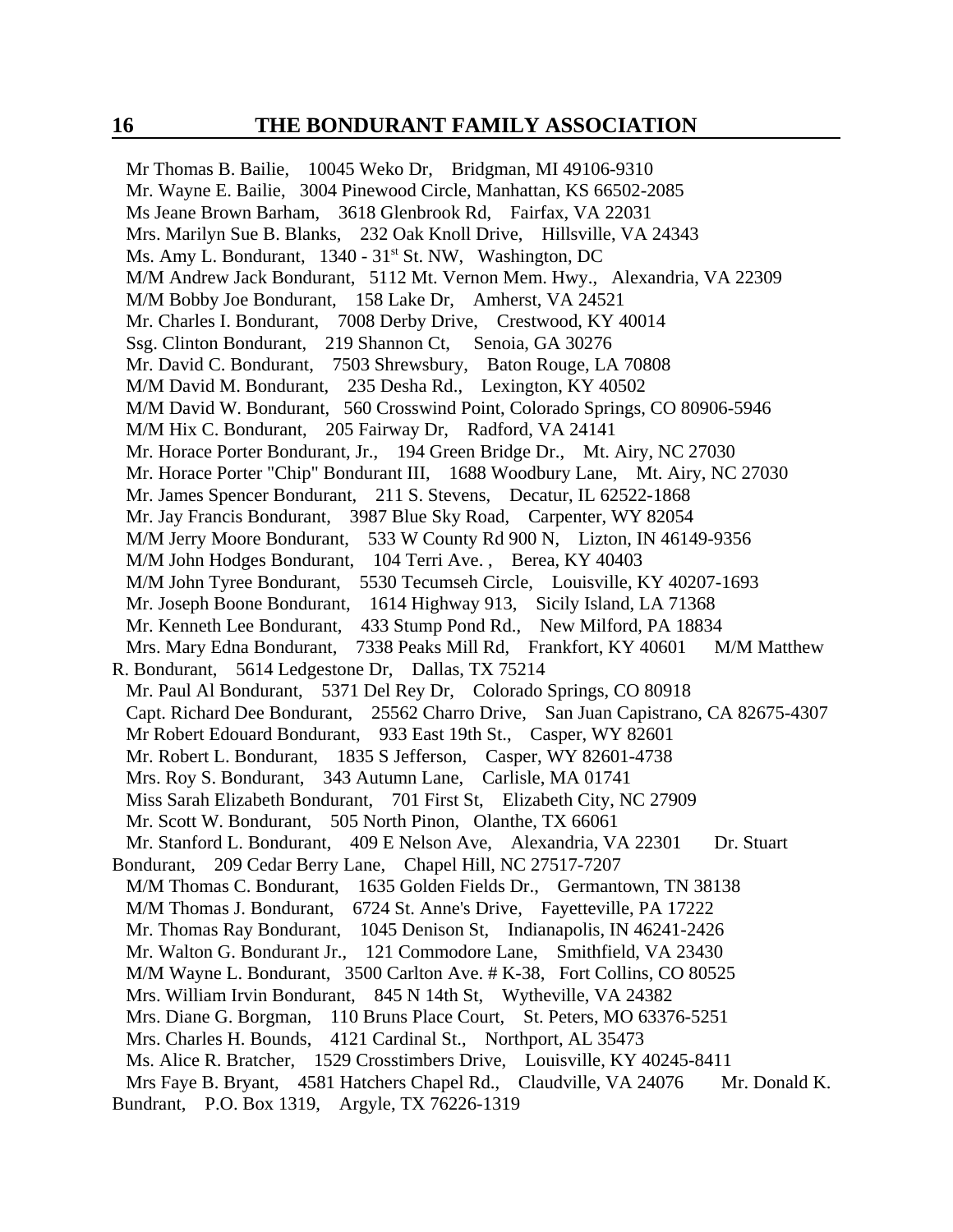Ms. Sandra Rose Bundrant, 300 Brandywine Dr., Old Hickory, TN 37138-2106 Ms. Wanda L. Burcham, P.O. Box 493, Penney Farms, FL 32079-0493 Ms. Phyllis B. Campbell, 1106 Parsons Place, Greensboro, NC 27410-4186 M/M Ray S. Campbell, Jr., P.O. Box 529, Bowling Green, VA 22427 Mr. James Jeffrey Culpepper, 311 Delaware Ave. W/O, Morgantown, WV 26501-4309 Mrs. Mabel C. Culpepper, 3208 Casa Bonita Dr. NE, Albuquerque, NM 87111 FamilySearch Library Acquisitions, 50 E N West Temple St Room 545, Salt Lake City, UT 84150-0005 Mr. Bruce T. Ferguson, 1805 Lewis Lane, Owensboro, KY 42301 Mrs. Wanda Bondurant Flener, 9009 Lantern Lite Pkwy, Louisville, KY 40220 Mrs. Mary Bryant Ford, M 3036 Kenmore Road, Richmond, VA 23225 Dr. Joyce G. Foster, 109 Walnutview Dr., Beaver, WV 25813-9755 Mrs. Elizabeth Gale, 5594 Buring Court, Fort Myers, FL 33919 Mr. David Pelham George, 1500 Westbrook Ct., Apt. 2122, Richmond, VA 23227 Mr. William Glover, 915 Southam Dr., Bon Air, VA 23235 Mrs. Inez B. Griffels, P.O. Box 1487, North Plains, OR 97133 Ms Rebecca Bondurant Halliday, 1914 Rambling Rose Lane, Hattiesburg, MS 39402 Mrs. Martha L. Harlow, 2506 Berenson Lane, Austin, TX 78746-1917 Mrs. Catherine H. Helms, P.O. Box 537, Homerville, GA 31634-0537 Ms. Marcelle B. Hoffman, 458 S Camden Dr, Beverly Hills, CA 90219-4229 Mrs. Judy Isaacs, P.O. Box 1407, Frankfort, KY 40602-1407 M/M R. Clifton Jones, Jr., 19365 Cypress Ridge Terr. #1021 Potomac Ridge 1021, Lansdowne, VA 20176 Dr. Tommy Karns, 905 Jona Kay Terrace, Norman, OK 73069 Mrs. Helen Bondurant Kent, 1550 El Camino Real #503, The Villages, FL 32159 Ms. Sharon Kingen, 5190 N. 500 West, McCordsville, IN 46055 Mrs. Hazel Bondurant Krutsch, 255 Texas St., #E-375, Rapid City, SD 57701 M/M Michael Krutsch, 9925 Dakota Road, Bloomington, MN 55438-1750 M/M Joseph B. Lambert, 536 Terrell Rd., San Antonio, TX 78209-6129 Mrs. Mary B. Lanier, 950 Echota Road, Clarkesville, GA 30523 Mr. Paul E. Lawrence, 13 Park Terrace, Fairfield Glade, TN 38558 Mrs Terry Louderback, 12180 Osbourne Grove Drive, Arlington, TN 38002 Mrs. Bonnie J. Marks, 68017 Upper Imnaha Rd., Imnaha, OR 97842-8124 Miss Darla Jean Marks, P.O. Box 57, Charlotte Court House, VA 23923-0057 Ms. Margery L. Martin, 530 S. Hall Street, Roseville, IL 61473 Mrs Margaret Ann Mathis, 1590 Dutchman Lake Road, Vienna, IL 62995 Mrs. Dorothy Bundrant Mayes, 9810 Williamsburg Dr. , Upper Marlboro, MD 20772 Mrs. Eve Bondurant Mayes, 270 Wesley Chapel Rd. , Danielsville, GA 30633 Ms. Paula Jean Meador, 3245 Oakdale Rd., Roanoke, VA 24018 Rev. John A. Mills, 60 Patterson Rd., Fanwood, NJ 07023 Mrs. Laura Jane Fisher Mills, 1051 Sassafras Circle, Bloomington, IN 47401-9882 Mr. Kenneth L. B. Morgan, 225 South Franklin St., Chagrin Falls, OH 44022 Dr. Bruce V. Ramsdell, 1130 Piedmont Ave., Unit 1512, Atlanta, GA 30309 Mrs. Mary Dell Robertson, 3825 Meek Dr., Jacksonville, FL 32277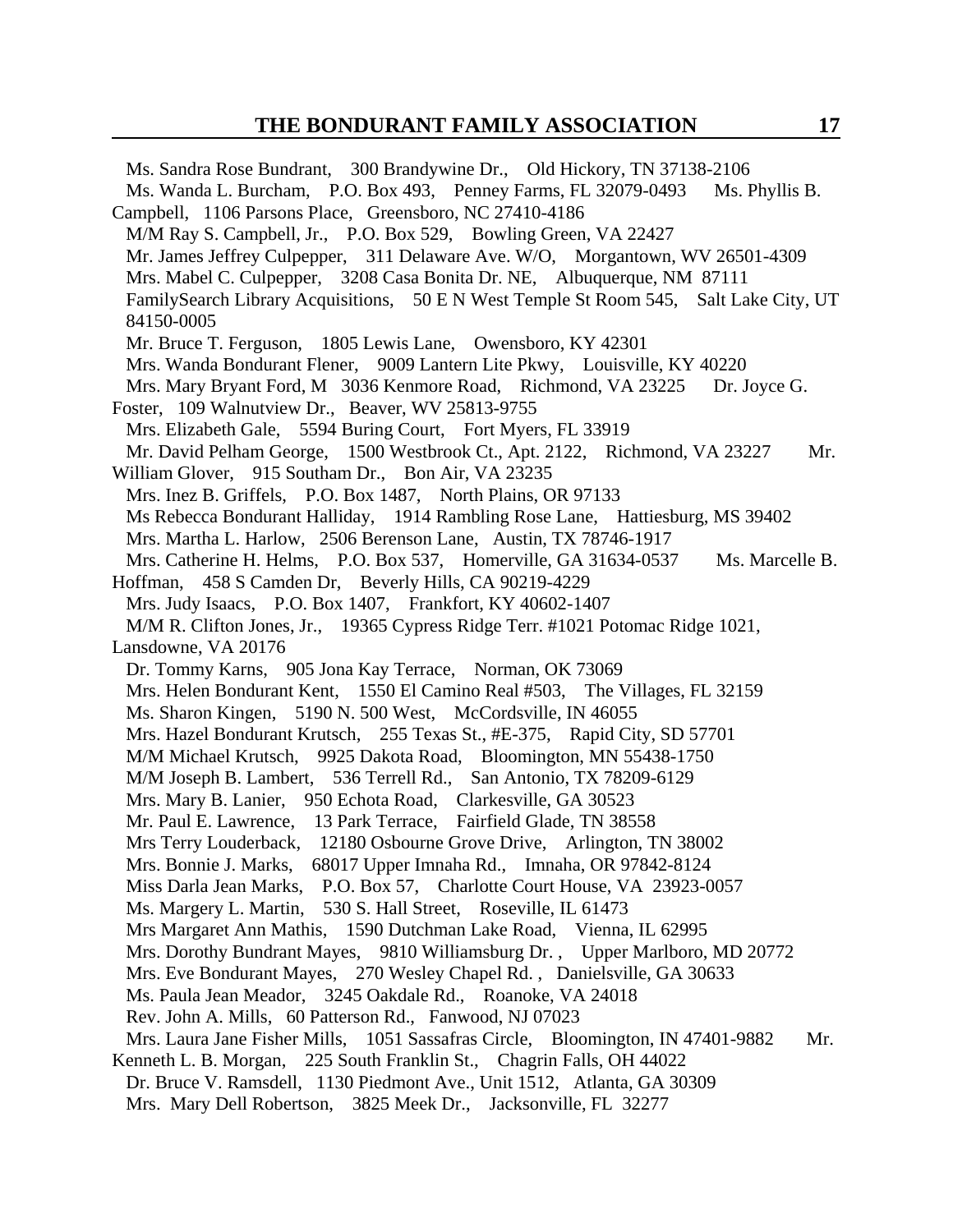Ms Jeanne-Marie Rogers, 1704 Sweetbriar Lane, Louisville, KY 40207-1768 Mr. Thomas A. Sams, 605 Pine Tree Dr., Trail Creek, IN 46360-7137 Ms. Amy M. Sanders, 960 Jefferson Walk Circle, Jefferson, GA 30549 Mr O. William Schumm, Jr., 1006 James Madison Circle, Falmouth, VA 22405 Mr. Richard E. Shaver, 27830 Fern Ridge Rd, Sweet Home, OR 97386-9559 Ms. Jo Slate, 610 Pedigo Ridge Rd., Claudville, VA 24076-3384 Mrs. Mary Lynn D. Smith, 1105 Troy Ave. , Dyersburg, TN 38024 Mrs. Ruby Talley Smith, 12222 Shadetree Lane, Laurel, MD 20708-2832 Mrs. Stephanie Paula Smith, 111 Williams Bluff, McDonough, GA 30252 Mrs. Mary B. Stinnett, 338 Fletcher's Level Rd., Amherst, VA 24521 Ms. Judy C. Tanner, 210 Eagle Dr., Macon, GA 31211-6008 Mr. Ronald Wagner, 205 Highland Dr. , Warner Robins, GA 31088 Mrs Carolynn Knauff Waldon, 520 E Main St, Ripon, CA 95366 Mrs. Mary Bondurant Warren, 750 Glenwood Drive, Athens, GA 30606-4628 Mrs. Virginia J. Wegenast, 8021 52nd Ave West, Mukilteo, WA 98275-2633 M/M McClelland W. Wilcox, 105 W. 13th St., Apt. 9E, New York, NY 10011 Mrs. Jessica K. Wilds, 910 West 26th St. #9, San Pedro, CA 90731 Mrs. Frances B. Will, 89190 Dahlin Road, Florence, OR 97439-8633 Mr. Jack Lloyd Williams, 53 E Shasta St., Chula Vista, CA 91910-6127 Mr. Jerome A. Wilson III, PO Box 65, Blackstone, VA 23824-0065 M/M Scott D. Wilson, 4625 N 26th St., Arlington, VA 22207 M/M Carroll Wray, 94 Carolina Hills Dr. , Horse Shoe, NC 28742 Ms. Joanne Yeck, 3485 Indian Hill Dr. , Kettering, OH 45429 Mrs. Ann B. Young, 1133 Woodland Dr., Wilson, NC 27893

#### **FRENCH LINEAGES**

Serge Bondurant, sergealphonse.bondurand@orange.fr**,** shared information on descendants of several Bondurand/Bondurant lines in the Genolhac area of France. Ours was not the only one.

Gen. VI, 1. Anthoyne Bondurand/t, son of Jehan Bondurant (V), hotel-keeper of Genolhac, was born about 1485 at Malilheres or Genolhac, and died 16 Sept. 1558, from M. Corbier's royal notary records.

Anthoyne married Jehanne Deleuze, and had 6 children. Information from death certificate donation of son Antoine called "Fillet" Bondurant, (AD34-2e95/229-NR Pierre Corbier).

Gen. VI, 1. Jehan Bondurand/t, called "Malilhieres", wife Gabrielle Brunet.

**[continued in the next issue]**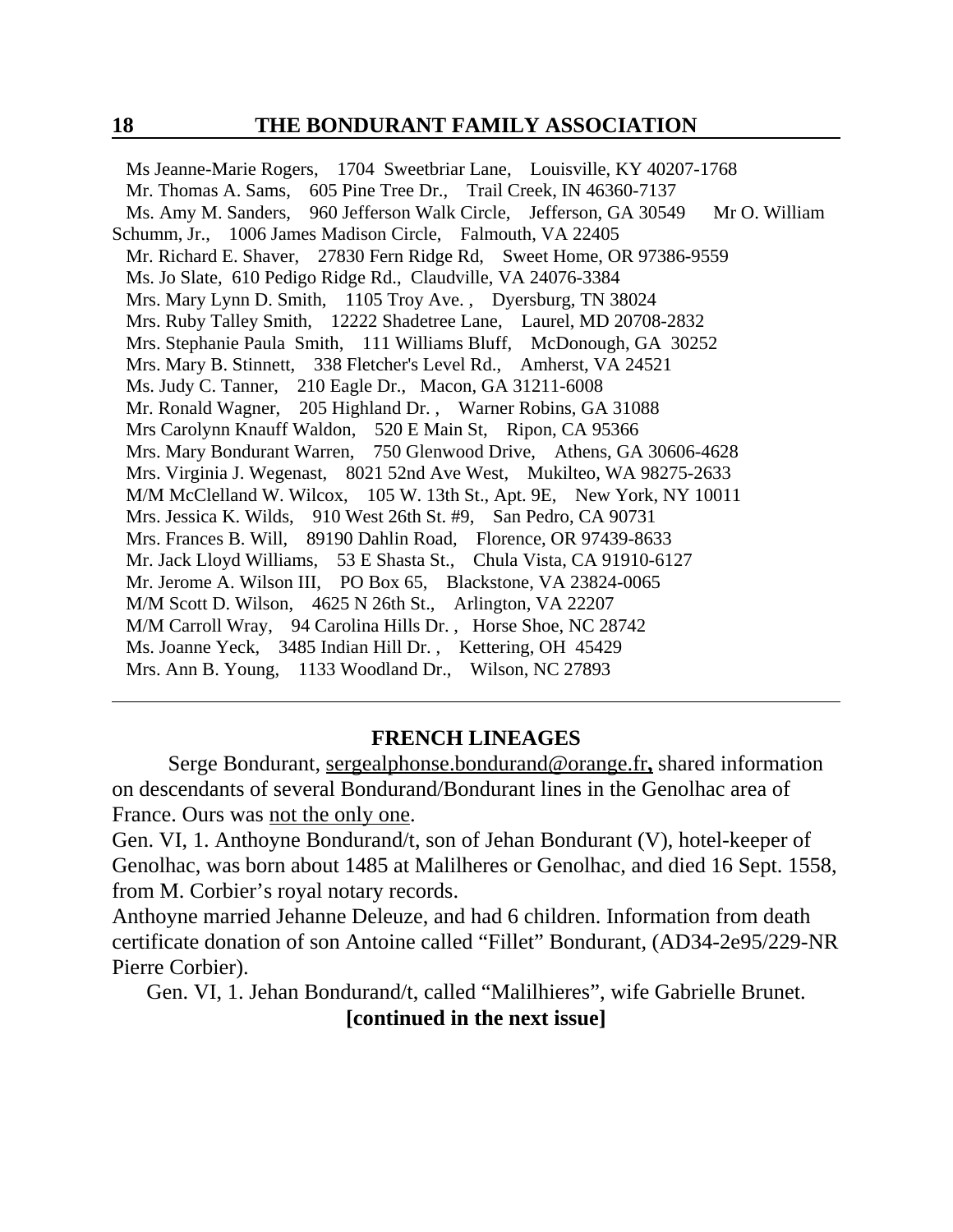#### **THE BONDURANTS OF AMERICA -- Jean Pierre and Ann**

By Mary Bondurant Warren,

with Ruby Talley Smith and Amy Warren Sanders

## *The Bondurants' "First Hundred Years" in Virginia.*

Here is the story of Huguenot Jean Pierre Bondurant's life after he landed in 1700 at Jamestown. How did this French exile adapt to an English-speaking society? What was his life like in the colony? Meet his wife Ann Tanner, and learn more about their five children, and grandchildren. Watch the Bondurant family grow with the colony, move into new lands, and new occupations.

A "Sentimental Journey" takes you to places important in the family history. Hardbound, 218 pages including maps, photographs, illustrations, and a full name index. **\$35.00.** 

## **THE BONDURANTS OF AMERICA -- Ann Tanner's Ancestors**

By Mary Bondurant Warren,

## with Ruby Talley Smith and Amy Warren Sanders *HATCHER, JONES, LOUND & TANNER of Virginia*

*The focus of our 2010 tour in Virginia*.

Jean Pierre married into a tidewater Virginia English family, whose ancestors had been in the colony two or three generations when the Huguenots arrived. These are stories and documents relating the life of Ann's colorful ancestors. Learn about the parts they played in Virginia's early history. A "Sentimental Journey" leads you to present-day sites which once were the homes of Ann's ancestors.

Hardbound, 173 pages including maps, photographs, illustrations, and a full name index. **\$30.00**

## **THE BONDURANTS OF GÉNOLHAC, FRANCE**

By Mary Bondurant Warren

Following your suggestions, along with family history and "family trees," are included photographs of the sites and documents relating to the family, maps, and even a driving tour of our most important places.

With this hardbound, 172 page book, you can be your own tour guide, and see the sights of France at your leisure.

## **Three Bondurant book set for \$75. HERITAGE PAPERS, P.O. Box 7776, Athens, GA 30604-7776**

Shipping \$8 per order; GA residents must include 7% sales tax.